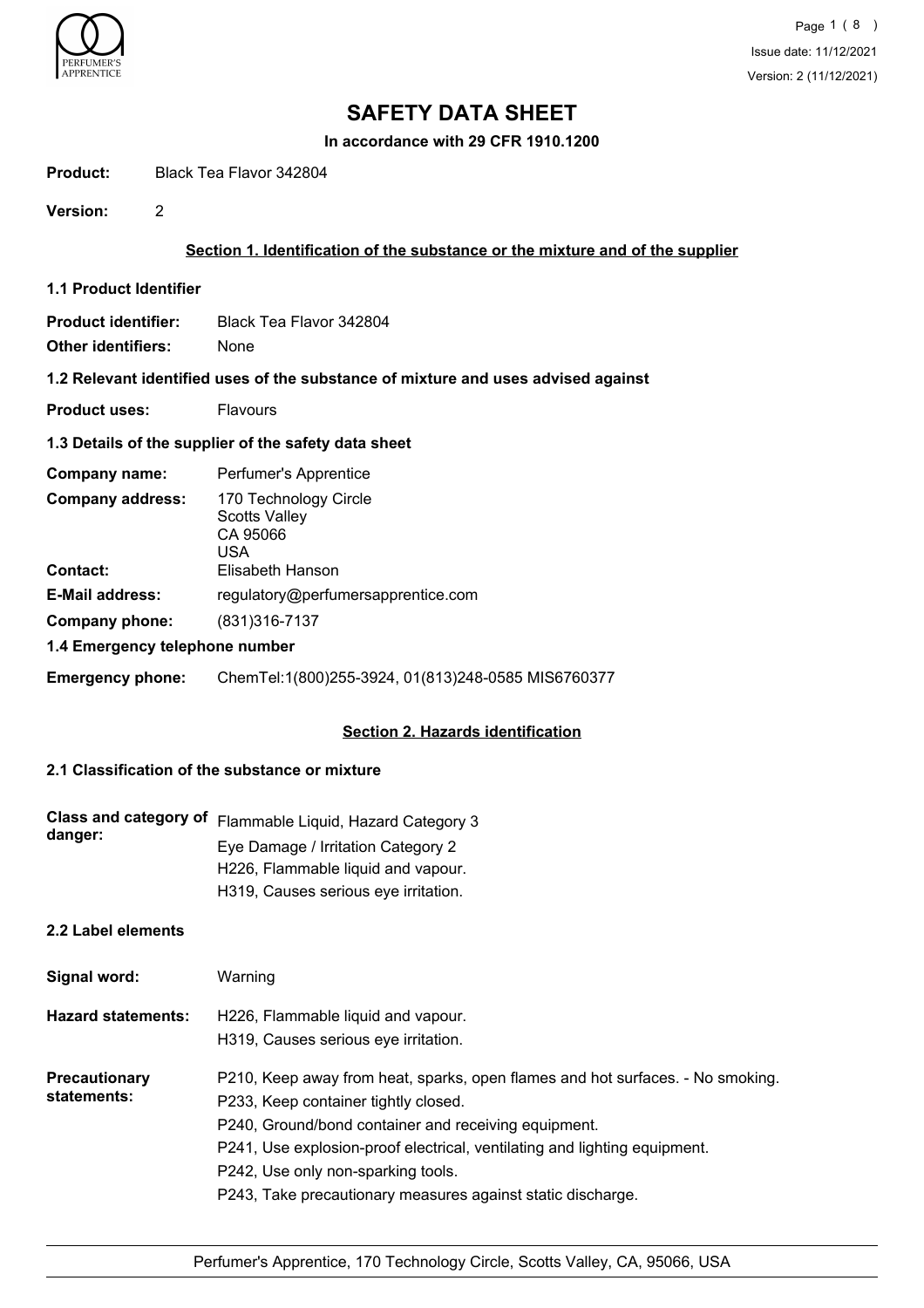

**In accordance with 29 CFR 1910.1200**

**Product:** Black Tea Flavor 342804

**Version:** 2

P264, Wash hands and other contacted skin thoroughly after handling.

P280, Wear protective gloves/eye protection/face protection.

P303/361/353, IF ON SKIN (or hair): Remove/take off immediately all contaminated clothing. Rinse skin with water/shower.

P305/351/338, IF IN EYES: Rinse cautiously with water for several minutes. Remove contact lenses, if present and easy to do. Continue rinsing.

P337/313, If eye irritation persists: Get medical advice/attention.

P370/378, In case of fire: Use carbon dioxide, dry chemical, foam for extinction.

P403/235, Store in a well-ventilated place. Keep cool.

P501, Dispose of contents/container to approved disposal site, in accordance with local regulations.



**Other hazards:** None

# **Section 3. Composition / information on ingredients**

## **3.2 Mixtures**

**Pictograms:**

#### **Contains:**

| <b>Name</b>    | <b>CAS</b> | EC.       | %           | <b>GHS Classification</b>                                                     |
|----------------|------------|-----------|-------------|-------------------------------------------------------------------------------|
| Ethyl alcohol  | 64-17-5    | 200-578-6 | 50-100%     | Flam. Liq. 2-Eye Irrit. 2A;H225-H319                                          |
| beta-Pinene    | 127-91-3   | 204-872-5 | $0.1 - 1\%$ | Flam. Lig. 3-Skin Irrit. 2-Skin Sens. 1B-<br>Asp. Tox 1; H226-H304-H315-H317  |
| d-Limonene     | 5989-27-5  | 227-813-5 | $0.1 - 1\%$ | Flam. Liq. 3-Skin Irrit. 2-Skin Sens. 1B-<br>Asp. Tox 1; H226-H304-H315-H317  |
| Citral         | 5392-40-5  | 226-394-6 | $0.1 - 1\%$ | Skin Irrit. 2-Eye Irrit. 2A-Skin Sens. 1B;<br>H315-H317-H319                  |
| delta-3-Carene | 13466-78-9 | 236-719-3 | $0.1 - 1\%$ | Flam. Liq. 3-Skin Irrit. 2-Skin Sens. 1B-<br>Asp. Tox 1:H226-H304-H315-H317   |
| alpha-Pinene   | 80-56-8    | 201-291-9 | $0.1 - 1\%$ | Flam. Lig. 3-Skin Irrit. 2-Skin Sens. 1B-<br>Asp. Tox 1; H226-H304-H315-H317  |
| Geraniol       | 106-24-1   | 203-377-1 | $< 0.1\%$   | Flam. Lig. 4-Skin Irrit. 2-Eye Irrit. 2A-<br>Skin Sens. 1:H227-H315-H317-H319 |

The exact percentage concentrations of components are being withheld as a trade secret.

## **Substances with Community workplace exposure limits, not listed above:**

| <b>Name</b>   | <b>CAS</b> | -0<br>ᄕ   | $\%$   |
|---------------|------------|-----------|--------|
| Ethyl alcohol | 64-17-5    | 200-578-6 | 90-99% |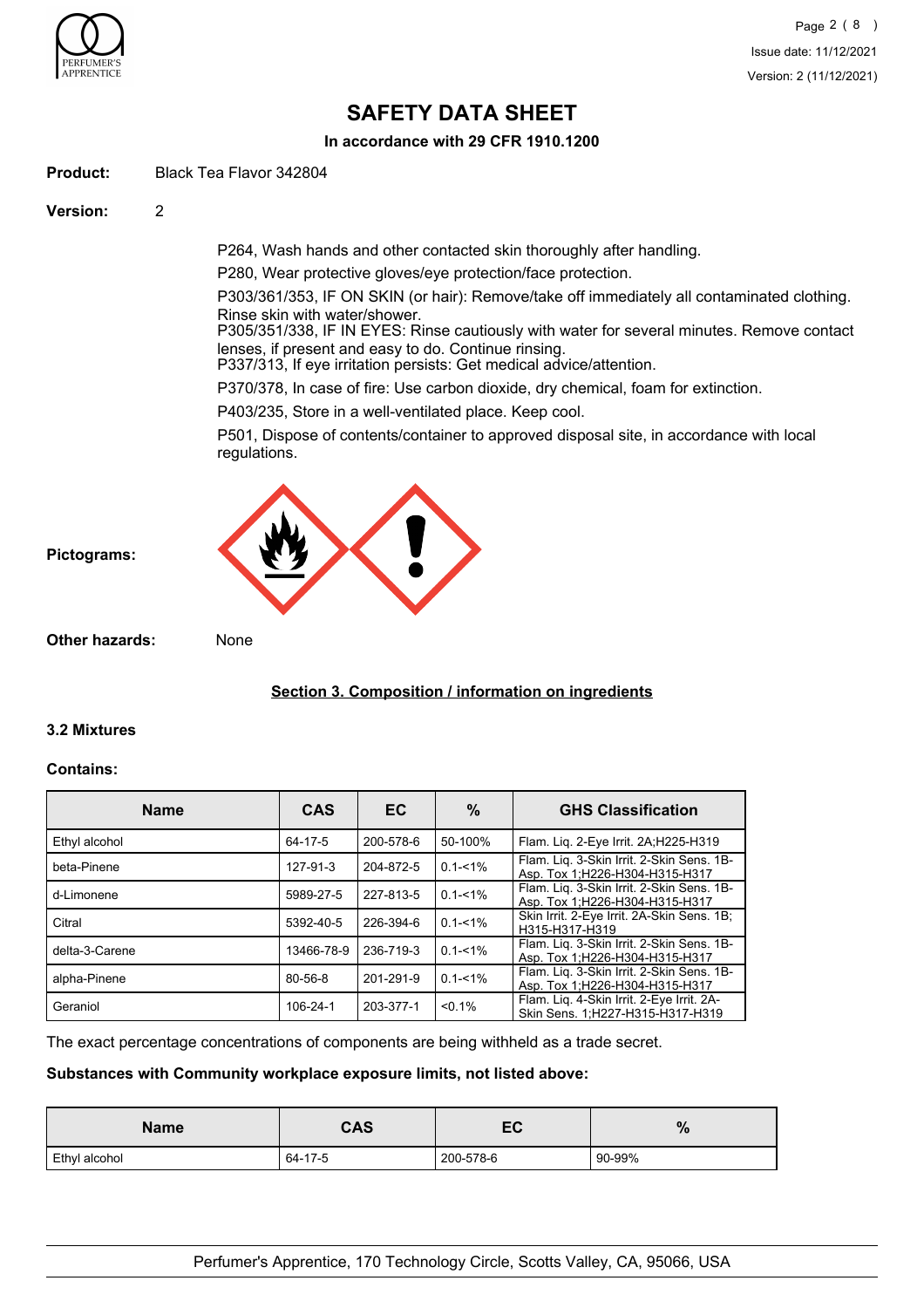

**In accordance with 29 CFR 1910.1200**

**Product:** Black Tea Flavor 342804

**Version:** 2

## **Section 4. First-aid measures**

#### **4.1 Description of first aid measures**

IF ON SKIN (or hair): Remove/take off immediately all contaminated clothing. Rinse skin with water/shower. IF IN EYES: Rinse cautiously with water for several minutes. Remove contact lenses, if present and easy to do. Continue rinsing.

#### **4.2 Most important symptoms and effects, both acute and delayed**

Causes serious eye irritation.

## **4.3 Indication of any immediate medical attention and special treatment needed**

None expected, see Section 4.1 for further information.

## **SECTION 5: Firefighting measures**

#### **5.1 Extinguishing media**

Suitable media: Carbon dioxide, Dry chemical, Foam.

## **5.2 Special hazards arising from the substance or mixture**

In case of fire, may be liberated: Carbon monoxide, Unidentified organic compounds.

## **5.3 Advice for fire fighters:**

In case of insufficient ventilation, wear suitable respiratory equipment.

#### **Section 6. Accidental release measures**

## **6.1 Personal precautions, protective equipment and emergency procedures:**

Avoid inhalation. Avoid contact with skin and eyes. See protective measures under Section 7 and 8.

#### **6.2 Environmental precautions:**

Keep away from drains, surface and ground water, and soil.

## **6.3 Methods and material for containment and cleaning up:**

Remove ignition sources. Provide adequate ventilation. Avoid excessive inhalation of vapours. Contain spillage immediately by use of sand or inert powder. Dispose of according to local regulations.

## **6.4 Reference to other sections:**

Also refer to sections 8 and 13.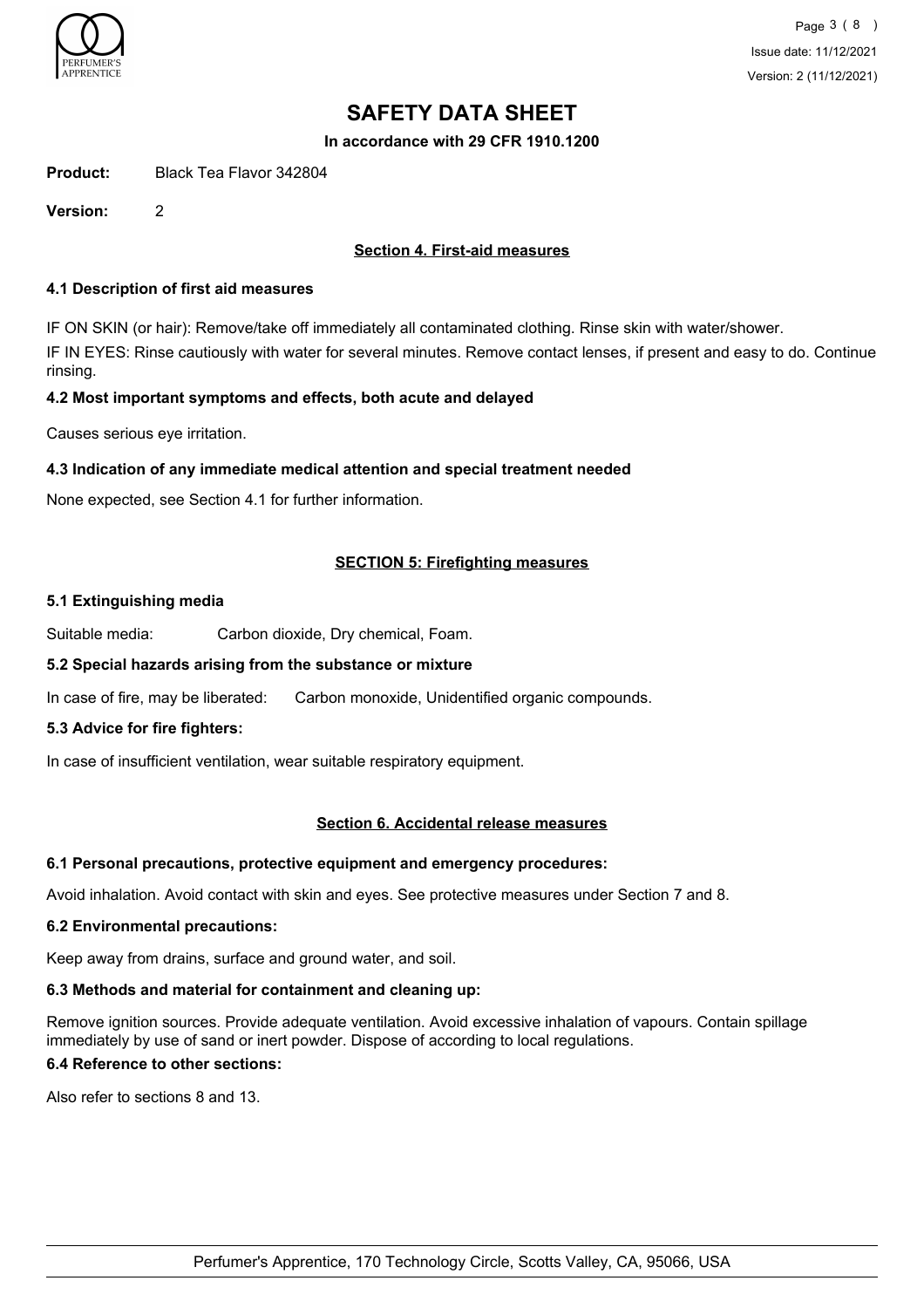

**In accordance with 29 CFR 1910.1200**

**Product:** Black Tea Flavor 342804

**Version:** 2

## **Section 7. Handling and storage**

#### **7.1 Precautions for safe handling:**

Keep away from heat, sparks, open flames and hot surfaces. - No smoking.

#### **7.2 Conditions for safe storage, including any incompatibilities:**

Ground/bond container and receiving equipment. Use only non-sparking tools. Take precautionary measures against static discharge.

#### **7.3 Specific end use(s):**

Flavours: Use in accordance with good manufacturing and industrial hygiene practices.

## **Section 8. Exposure controls/personal protection**

#### **8.1 Control parameters**

#### **Workplace exposure limits:**

| Ingredient    | <b>CAS</b> | EC       | <b>Description</b>                                         | ppm | mg/m <sup>3</sup> | Reference                |
|---------------|------------|----------|------------------------------------------------------------|-----|-------------------|--------------------------|
|               | 64-17-5    | 200-578- | Long-term exposure limit (8-hour<br>TWA reference period)  |     | -                 | $\overline{\phantom{0}}$ |
| Ethyl alcohol |            | 6        | Short-term exposure limit (15-<br>minute reference period) |     | -                 | $\overline{\phantom{0}}$ |

## **8.2 Exposure Controls**

## **Eye / Skin Protection**

Wear protective gloves/eye protection/face protection

#### **Respiratory Protection**

Ensure adequate and ongoing ventilation is maintained in order to prevent build up of excessive vapour and to ensure occupational exposure limits are adhered to. If appropriate, and depending on your patterns and volumes of use, the following engineering controls may be required as additional protective measures: a) Isolate mixing rooms and other areas where this material is used or openly handled. Maintain these areas under negative air pressure relative to the rest of the plant. b) Employ the use of Personal protective equipment - an approved, properly fitted respirator with organic vapour cartridges or canisters and particulate filters. c) Use local exhaust ventilation around open tanks and other open sources of potential exposures in order to avoid excessive inhalation, including places where this material is openly weighed or measured. In addition, use general dilution ventilation of the work area to eliminate or reduce possible worker exposures. d) Use closed systems for transferring and processing this material.

Also refer to Sections 2 and 7.

## **Section 9. Physical and chemical properties**

## **9.1 Information on basic physical and chemical properties**

| Appearance: | Not determined |
|-------------|----------------|
| Odour:      | Not determined |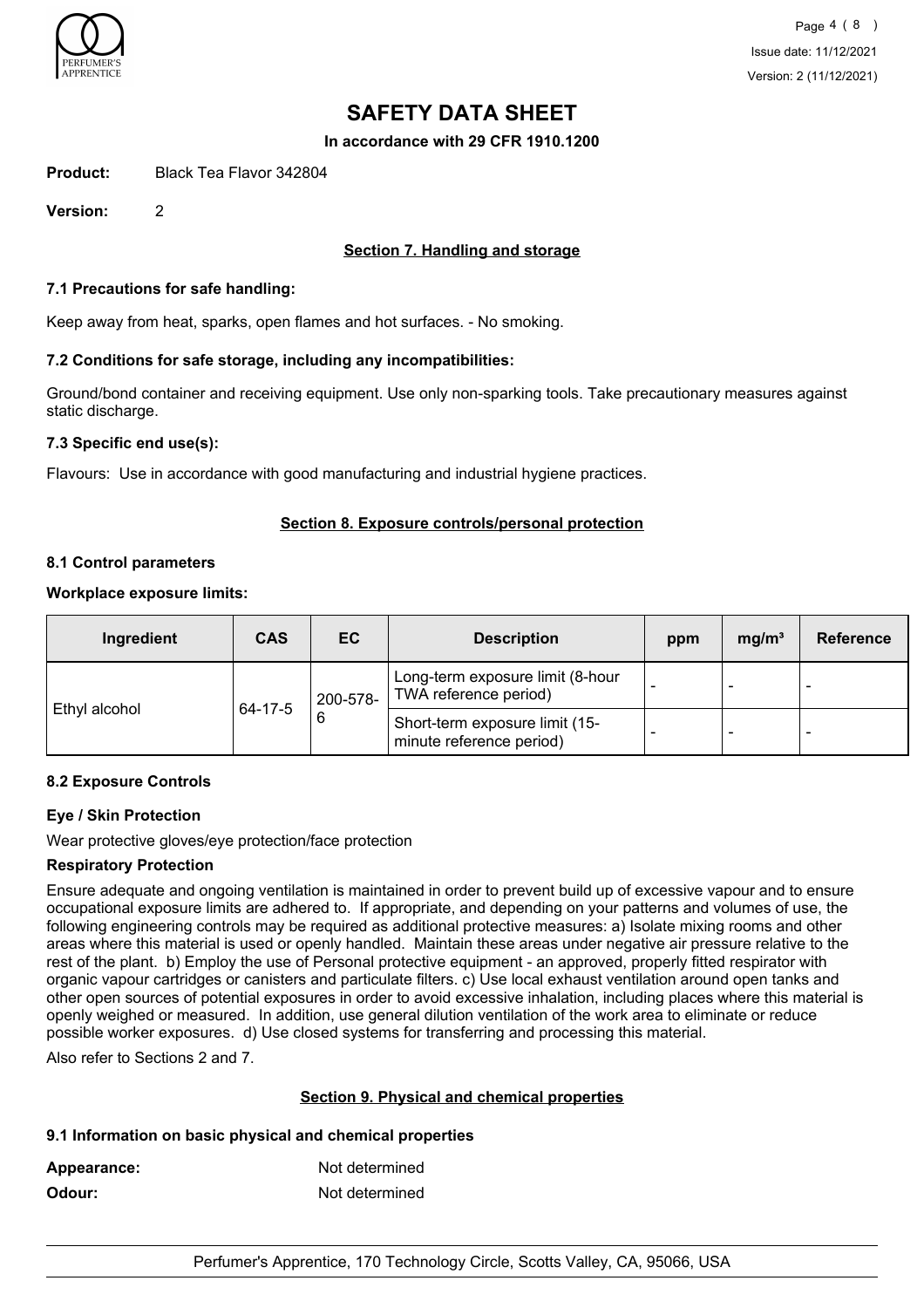

**Version:** 2

Page 5 ( 8 ) Issue date: 11/12/2021 Version: 2 (11/12/2021)

# **SAFETY DATA SHEET**

**In accordance with 29 CFR 1910.1200**

| Product: | Black Tea Flavor 342804 |
|----------|-------------------------|
|          |                         |

| pH:                            | Not determined  |
|--------------------------------|-----------------|
| Initial boiling point / range: | Not determined  |
| <b>Flash point:</b>            | 24 $^{\circ}$ C |
| Vapour pressure:               | Not determined  |
| <b>Relative density:</b>       | 0.8137          |
| Solubility(ies):               | Not determined  |
| 9.2 Other information:         | None available  |

#### **Section 10. Stability and reactivity**

#### **10.1 Reactivity:**

Presents no significant reactivity hazard, by itself or in contact with water.

#### **10.2 Chemical stability:**

Good stability under normal storage conditions.

### **10.3 Possibility of hazardous reactions:**

Not expected under normal conditions of use.

#### **10.4 Conditions to avoid:**

Avoid extreme heat.

#### **10.5 Incompatible materials:**

Avoid contact with strong acids, alkalis or oxidising agents.

## **10.6 Hazardous decomposition products:**

Not expected.

## **Section 11. Toxicological information**

## **11.1 Information on toxicological effects**

This mixture has not been tested as a whole for health effects. The health effects have been calculated using the methods outlined in 29 CFR 1910.1200.

Causes serious eye irritation.

| <b>Assumed Toxicity Value (LD50 or ATE) for Acute Oral Toxicity:</b>       | Not Applicable |
|----------------------------------------------------------------------------|----------------|
| <b>Assumed Toxicity Value (LD50 or ATE) for Acute Dermal Toxicity:</b>     | Not Applicable |
| <b>Assumed Toxicity Value (LC50 or ATE) for Acute Inhalation Toxicity:</b> | Not Available  |
| <b>Inhalation Route:</b>                                                   | Not Available  |

**Information about hazardous ingredients in the mixture** Not Applicable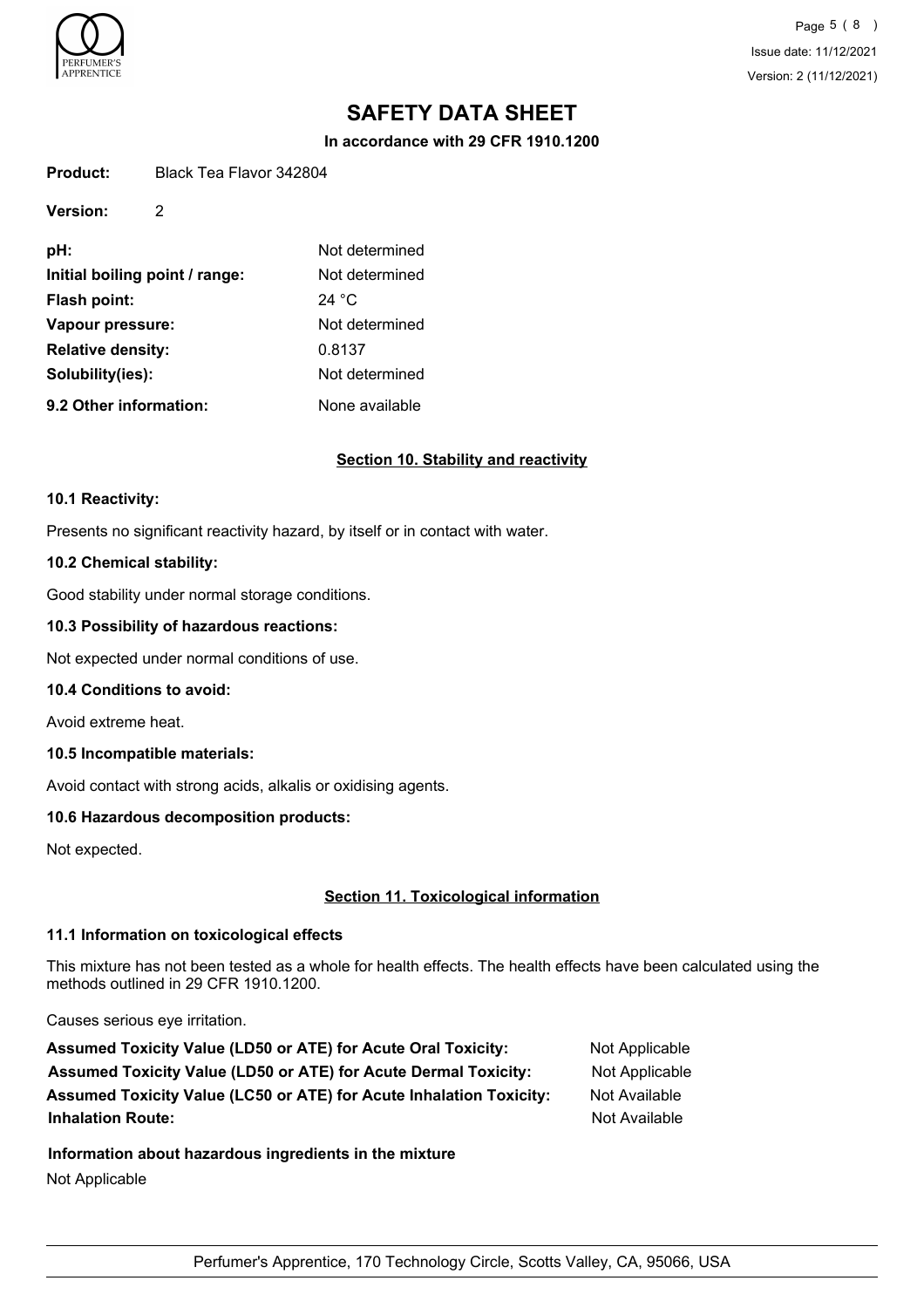

**In accordance with 29 CFR 1910.1200**

**Product:** Black Tea Flavor 342804

**Version:** 2

Refer to Sections 2 and 3 for additional information.

# **Section 12. Ecological information**

## **12.1 Toxicity:**

Harmful to aquatic life with long lasting effects.

- **12.2 Persistence and degradability:** Not available
- **12.3 Bioaccumulative potential:** Not available
- **12.4 Mobility in soil:** Not available

#### **12.5 Results of PBT and vPvB assessment:**

This substance does not meet the PBT/vPvB criteria of REACH, annex XIII.

**12.6 Other adverse effects:** Not available

## **Section 13. Disposal considerations**

#### **13.1 Waste treatment methods:**

Dispose of in accordance with local regulations. Avoid disposing into drainage systems and into the environment. Empty containers should be taken to an approved waste handling site for recycling or disposal.

## **Section 14. Transport information**

| 14.1 UN number:                    | <b>UN1197</b>                                                                 |
|------------------------------------|-------------------------------------------------------------------------------|
| 14.2 UN Proper Shipping Name:      | EXTRACTS, FLAVOURING, LIQUID                                                  |
| 14.3 Transport hazard class(es):   | 3                                                                             |
| <b>Sub Risk:</b>                   | ۰                                                                             |
| 14.4. Packing Group:               | Ш                                                                             |
| <b>14.5 Environmental hazards:</b> | Not environmentally hazardous for transport                                   |
| 14.6 Special precautions for user: | None additional                                                               |
|                                    | 14.7 Transport in bulk according to Annex II of MARPOL73/78 and the IBC Code: |

Not applicable

## **Section 15. Regulatory information**

## **15.1 Safety, health and environmental regulations/legislation specific for the substance or mixture**

None additional

## **15.2 Chemical Safety Assessment**

A Chemical Safety Assessment has not been carried out for this product.

## **Section 16. Other information**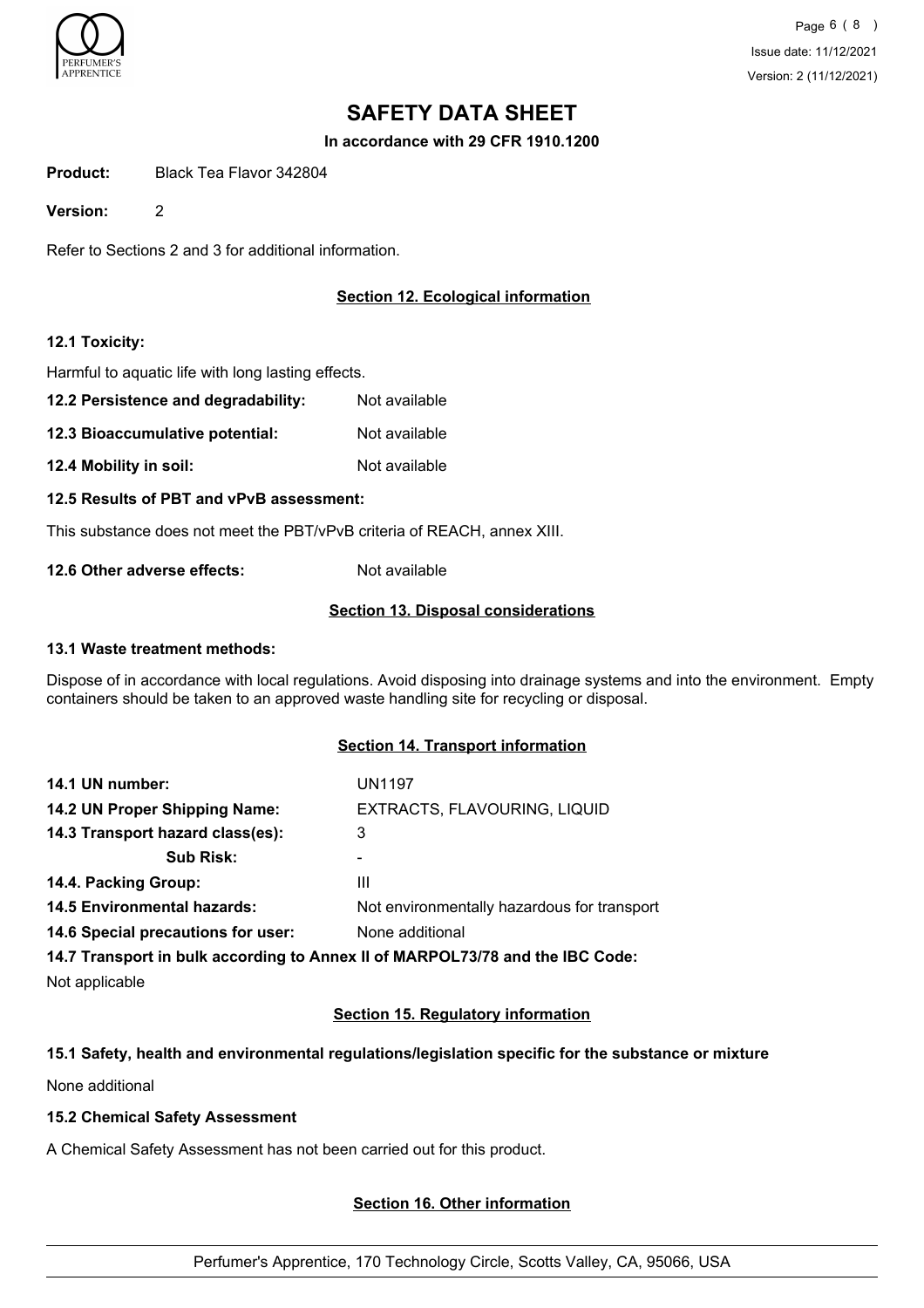

Page 7 ( 8 ) Issue date: 11/12/2021 Version: 2 (11/12/2021)

# **SAFETY DATA SHEET**

**In accordance with 29 CFR 1910.1200**

| <b>Product:</b> | Black Tea Flavor 342804 |
|-----------------|-------------------------|
|                 |                         |

**Version:** 2

**Concentration % Limits:** EDI 2=10.29%

| <b>Total Fractional Values:</b> | EDI 2=9.72 |
|---------------------------------|------------|
|                                 |            |

## **Key to revisions:**

2.1 Classification of the substance or mixture Information about hazardous ingredients in the mixture SECTION 3: Composition/information on ingredients

#### **Key to abbreviations:**

| <b>Abbreviation</b> | <b>Meaning</b>                                                                                                                      |
|---------------------|-------------------------------------------------------------------------------------------------------------------------------------|
| Asp. Tox 1          | <b>Aspiration Hazard Category 1</b>                                                                                                 |
| Eye Irrit. 2A       | Eye Damage / Irritation Category 2A                                                                                                 |
| Flam. Liq. 2        | Flammable Liquid, Hazard Category 2                                                                                                 |
| Flam. Liq. 3        | Flammable Liquid, Hazard Category 3                                                                                                 |
| Flam. Liq. 4        | Flammable Liquid, Hazard Category 4                                                                                                 |
| H225                | Highly flammable liquid and vapour.                                                                                                 |
| H226                | Flammable liquid and vapour.                                                                                                        |
| H227                | Combustible liquid.                                                                                                                 |
| H304                | May be fatal if swallowed and enters airways.                                                                                       |
| H315                | Causes skin irritation.                                                                                                             |
| H317                | May cause an allergic skin reaction.                                                                                                |
| H319                | Causes serious eye irritation.                                                                                                      |
| P210                | Keep away from heat, sparks, open flames and hot surfaces. - No smoking.                                                            |
| P233                | Keep container tightly closed.                                                                                                      |
| P240                | Ground/bond container and receiving equipment.                                                                                      |
| P241                | Use explosion-proof electrical, ventilating and lighting equipment.                                                                 |
| P242                | Use only non-sparking tools.                                                                                                        |
| P243                | Take precautionary measures against static discharge.                                                                               |
| P261                | Avoid breathing vapour or dust.                                                                                                     |
| P264                | Wash hands and other contacted skin thoroughly after handling.                                                                      |
| P272                | Contaminated work clothing should not be allowed out of the workplace.                                                              |
| P280                | Wear protective gloves/eye protection/face protection.                                                                              |
| P301/310            | IF SWALLOWED: Immediately call a POISON CENTER or doctor/physician.                                                                 |
| P302/352            | IF ON SKIN: Wash with plenty of soap and water.                                                                                     |
| P303/361/353        | IF ON SKIN (or hair): Remove/take off immediately all contaminated clothing. Rinse skin with<br>water/shower                        |
| P305/351/338        | IF IN EYES: Rinse cautiously with water for several minutes. Remove contact lenses, if present and easy<br>to do. Continue rinsing. |
| P331                | Do not induce vomiting.                                                                                                             |
| P333/313            | If skin irritation or rash occurs: Get medical advice/attention.                                                                    |
| P337/313            | If eye irritation persists: Get medical advice/attention.                                                                           |
| P362                | Take off contaminated clothing and wash before reuse.                                                                               |
| P370/378            | In case of fire: Use carbon dioxide, dry chemical, foam for extinction.                                                             |